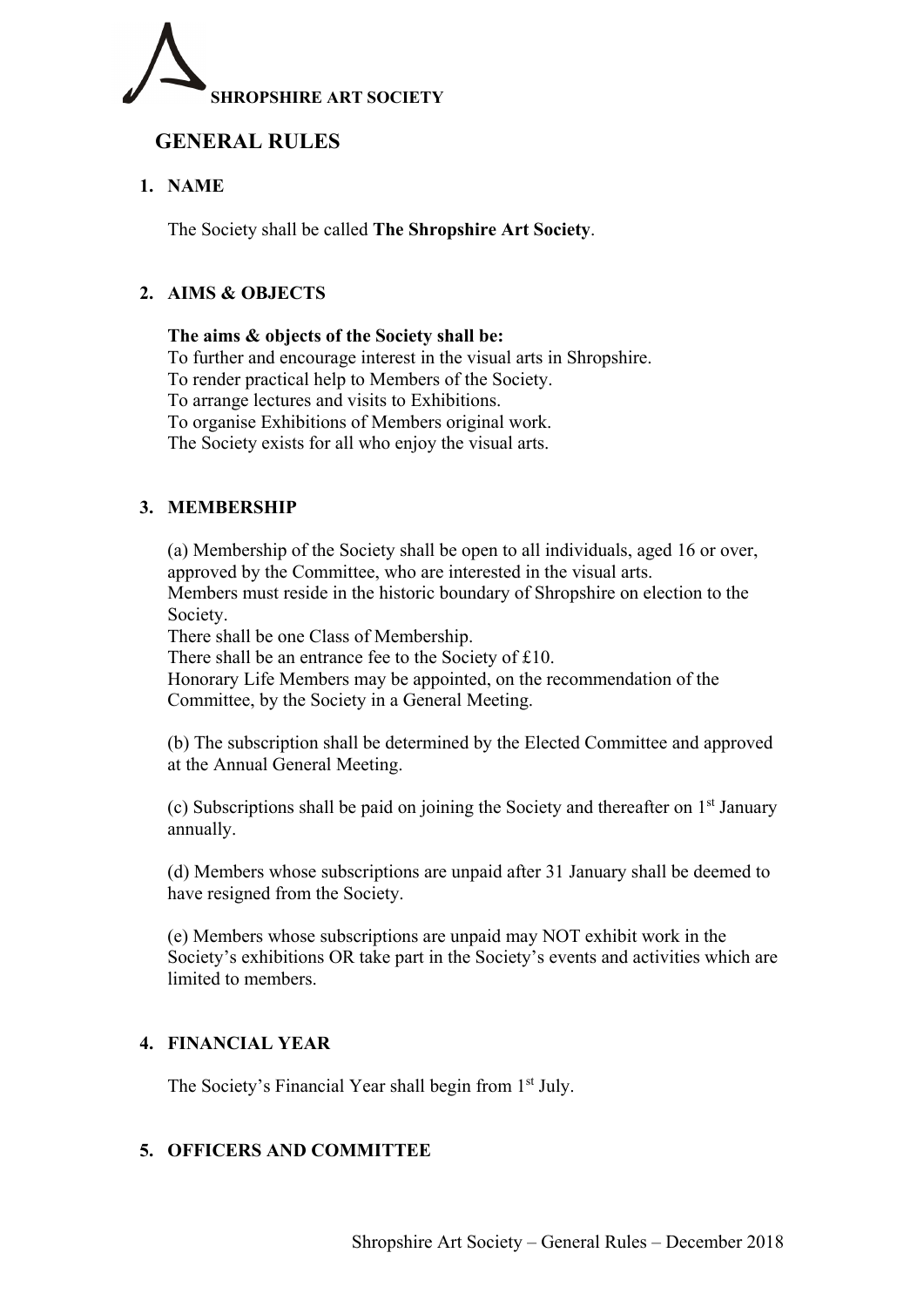

- (a) The Society shall consist of a President, a Chair, a Vice-Chair, an Honorary Treasurer, an Honorary Secretary, an Honorary Membership Secretary, an Honorary Exhibition Secretary, Honorary Sketch Club Secretaries, an Honorary Webmaster, an Honorary Travel Secretary, an Honorary Workshops & Classes Secretary, an Honorary Minutes Secretary, and Members.
- (b) The President shall be appointed annually.
- (c) The Committee shall consist of a Chair, Vice-Chair, Honorary Secretary, Honorary Treasurer, Honorary Exhibition Secretary, Honorary Membership Secretary, Honorary Sketch Club Secretaries, Honorary Webmaster, Honorary Travel Secretary, Honorary Workshops & Classes Secretary, Honorary Minutes Secretary and a minimum of six Members as may be decided upon at the Annual General Meeting. Committee Members shall be appointed for three years. The Committee may co-opt Members as necessary.
- (d) The Committee shall meet at least four times a year.
- (e) Four Committee Members, including the Chair, shall form a Quorum.

#### **6. ANNUAL GENERAL MEETING**

The Annual General Meeting shall be held before December each year when appointments shall be made in accordance with the Rules of the Society. The Annual Report and Statement of Accounts relating to the work and finances of the Society shall be presented for adoption at the Annual General Meeting.

## **7. SPECIAL GENERAL MEETINGS**

A Special General Meeting may be called at any time considered opportune by the Committee or at the request of 12 Members of the Society. The purpose of the Meeting shall be communicated to the Honorary Secretary at least 10 days before such a meeting.

## **8. ALTERATION OF RULES**

No alteration in the Rules shall be made except at a General meeting, notice of such proposed alterations being given to Members not less than 10 days before the Meeting. The date of the Meeting shall be notified at least 7 days before such meeting.

## **9. EXHIBITIONS**

The Society shall aim to hold at least two Exhibitions of members work each year. Commission will be charged on the Sales of Members work.